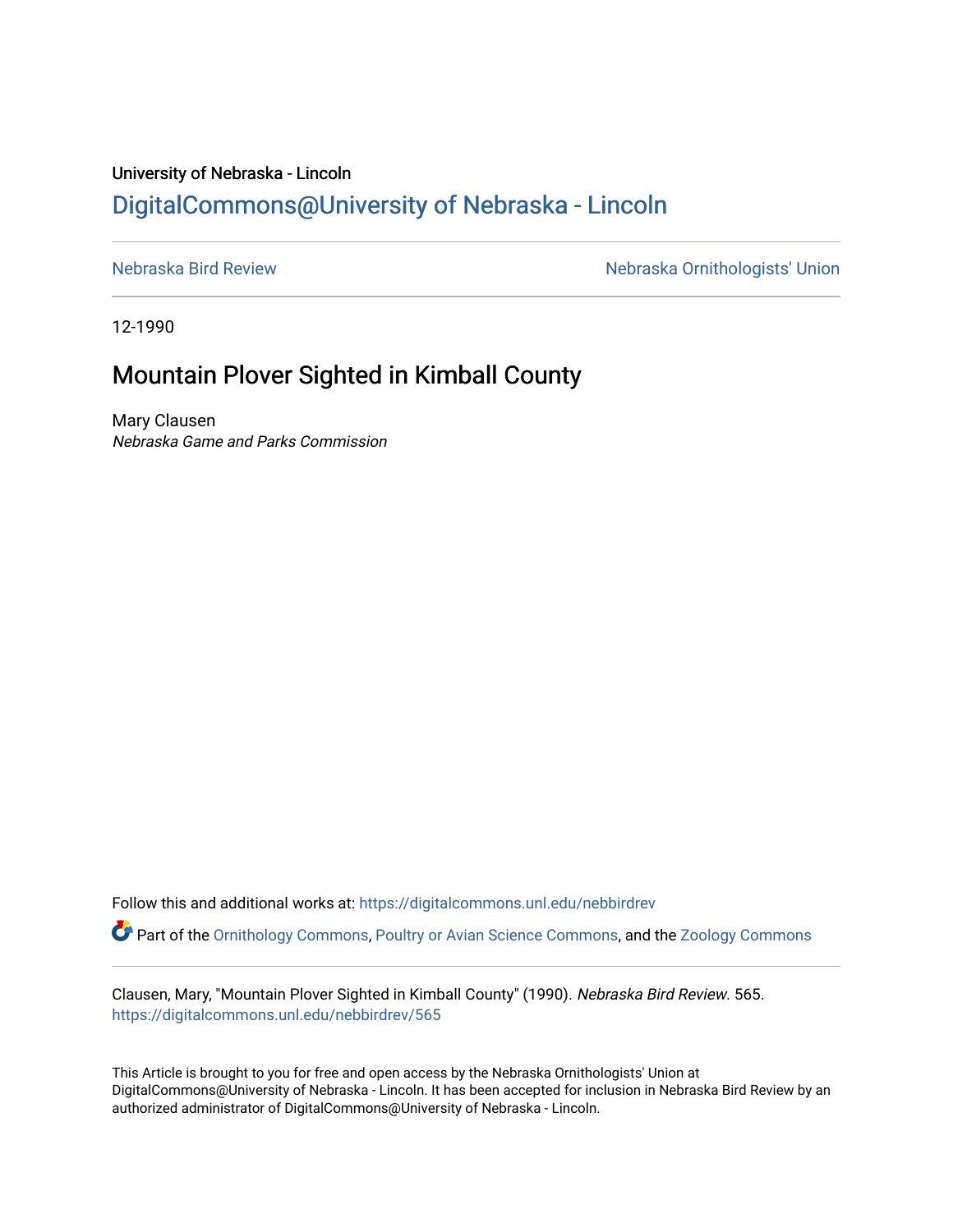Clausen, "Mountain Plover Sighted in Kimball County," from nebraska Bird Review (December 1990) 58(4). Copyright 1990, Nebraska Ornithologists' Union. Used by permission.

98 (The Nebraska Bird Review)

## **MOUNTAIN PLOVER SIGHTED IN KIMBALL COUNTY**

In late April of 1990 I went to Kimball Co. to search for Mountain Plovers. Over a period of a week I walked several sections where Mountain Plovers have been sighted in the past. No Plovers were found at that time.

After I returned to my office in Lincoln, Fritz Knopf (Avian Studies Biologist, U.S. Fish and Wildlife Service, Colorado) contacted me to discuss Mountain Plover nesting habitat and behavior. Fritz offered to make a quick drive around Kimball Co. to see how the habitat in Nebraska compared to that used by nesting Mountain Plovers in Colorado.